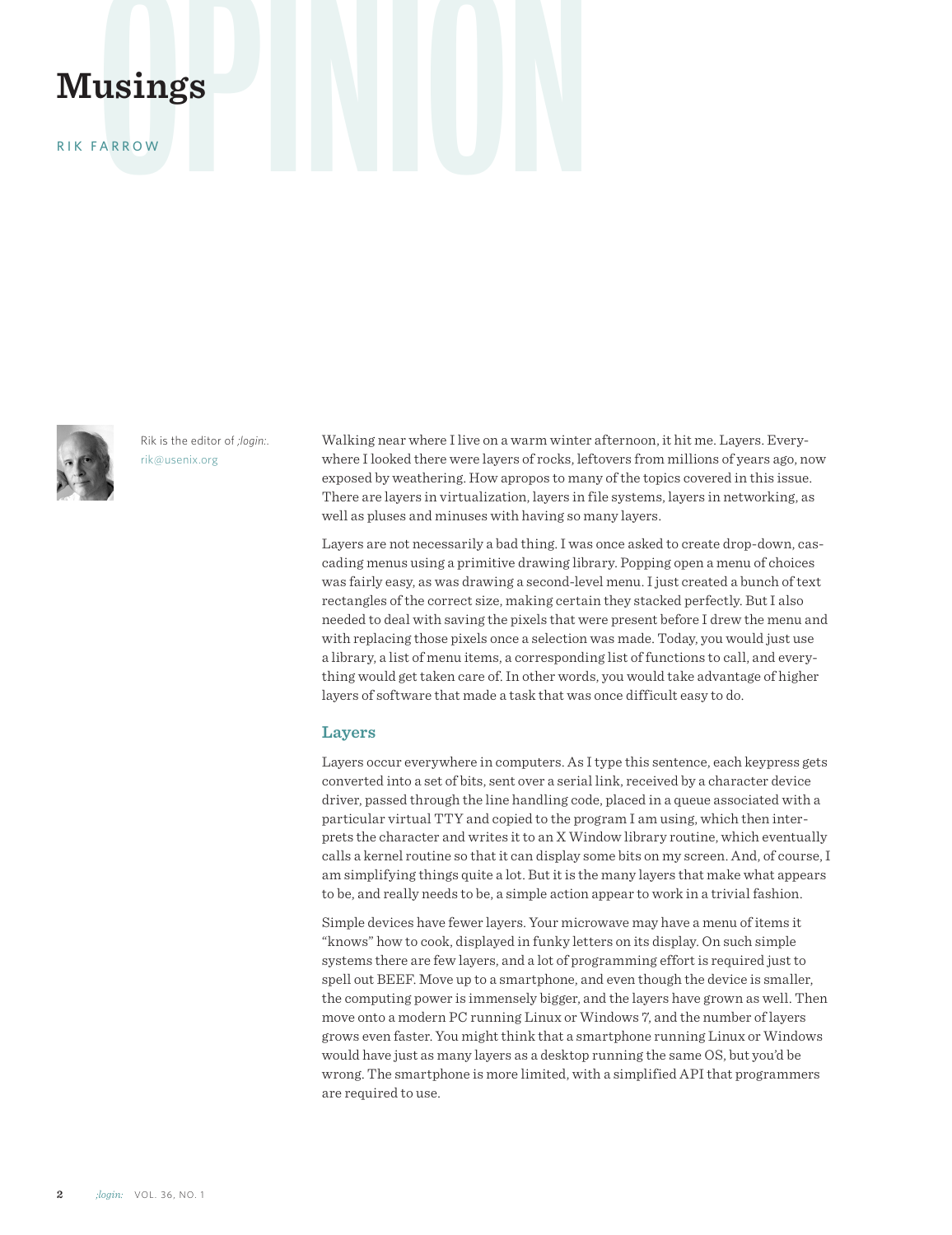# **Semantic File Systems**

Instead of thinking about characters on a screen, let's consider file systems. At the hardware interface, the OS presents sector-sized blocks to devices along with directions about where to write the sector. Modern disk drives may ignore the location directions and just write the sector in the first free block available, keeping track of where the OS thinks the block resides. So even disks have their own layers—internal, hidden levels of indirection.

Now let's get really squirrelly and pop way up the stack to an operating system running within a VM. This virtualized OS "thinks" it is writing to a disk, but really it is sitting atop a hypervisor which may take the block write and convert it into a network write to some remote storage device. From the perspective of the virtualized OS, it is convenient not to have to consider what really happens when the OS writes a sector. But from other perspectives, blindly treating blocks as blocks wastes lots of information.

Including semantics in file systems is not a new idea. File metadata has provided some level of semantics in just about every file system, with the exception of mainframe OSes. But virtualization rips away the assumption that a block written on a disk includes some semantic information, because VMMs today are, for the most part, blind to this information.

Storage companies just love this. I really wondered why EMC bought VMware, until I realized just how much virtualization features, like migration, rely on SANs. And with the semantic information about what is being written lost, the opportunity to do clever things is greatly reduced. Sure, a smart filer can handle deduplication, as data is just data. But from a system administrator's perspective, the blocks on those filers are just blocks. They no longer represent anything meaningful. Instead, the amount of storage required increases.

# **The Lineup**

During the enormous poster session at OSDI (75 posters!), Dutch Meyer managed to catch my eye. Perhaps it was because I knew Meyer from his work as a summarizer, but I think it was really because he and his co-authors are looking at the issue of layers in virtualization in their research. In their article they point out just how much is lost, and how much there is to gain, by preserving file semantics below the level of a VM.

I also met Rob Sherwood during OSDI. Sherwood presented a paper on FlowVisor, a prototype implementation of network slicing that relies on OpenFlow. Flow-Visor allows new services to be tested on live networks by partitioning the network based on how traffic is switched. OpenFlow by itself stands to be a game-breaking technology for the operators of large clusters of systems.

During USENIX Security '10, David Barrera proposed sharing work he had done with Glenn Wurster and Paul Van Oorschot on improving a part of IPv6 that has security implications. In IPv6, the lower 48 bits of an address are, by default, the MAC address of the network interface. But that address is supposed to be unique. And that implies that an adversary could track the mobile devices as they move from one IPv6 network to another. Barrera shares their approach to fixing this issue, along with a very nice explanation of IPv6 host addresses.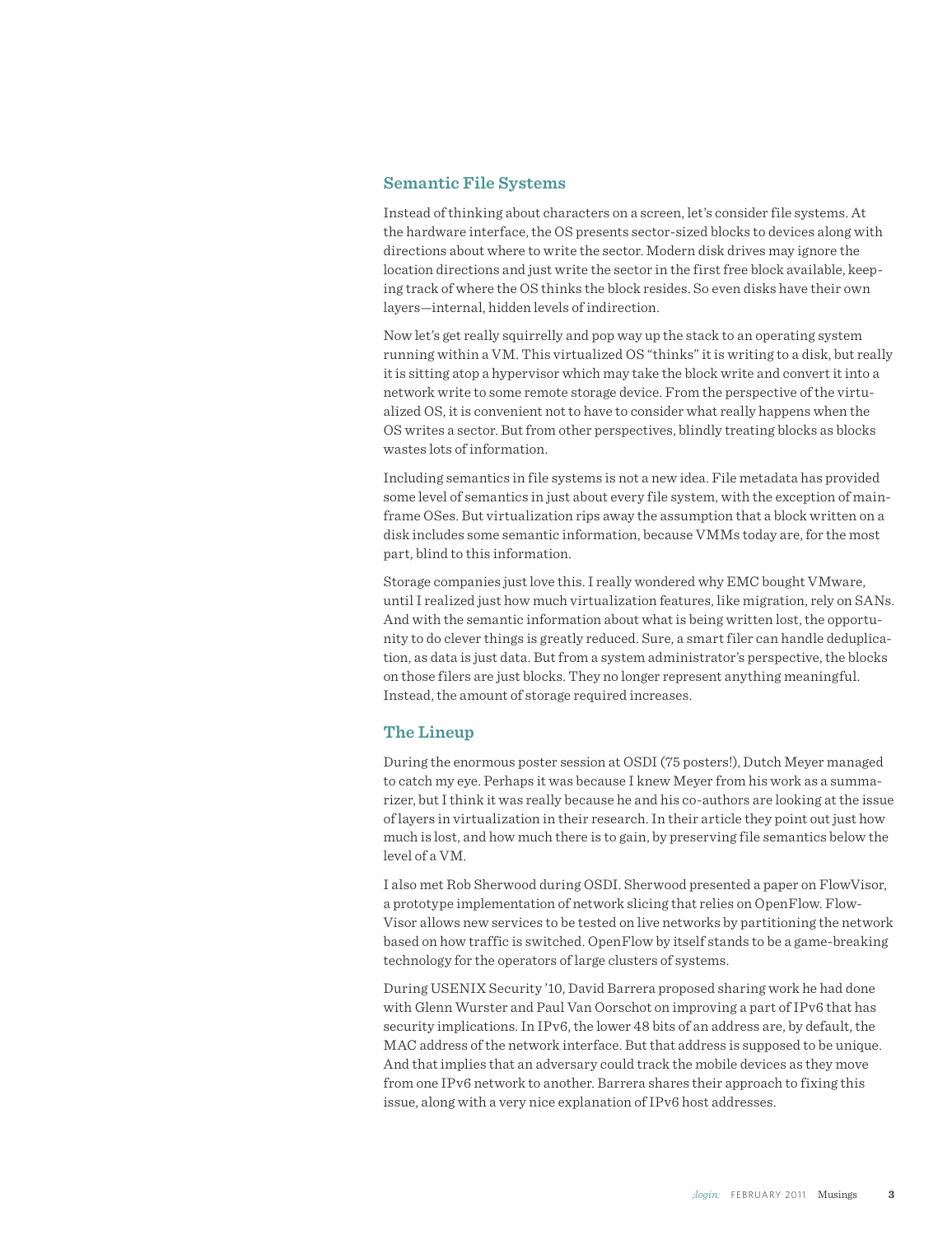Mona Attariyan and Jason Flynn (also met during OSDI) share their work on providing an automated way of solving configuration error problems. Their project involves statically tracing execution flow, then monitoring execution until an error occurs. They can revisit the execution, trying out different paths, until they determine which variables, identified with taint, were most likely to have caused the error. Very cool and useful work.

Josh Fiske shares his experience using Linux virtualization from his work at Clarkson University. Fiske takes advantage of layers, by automating the process of spinning up new VMs and configuring them, as well as installing and configuring a set of application packages.

Ole Tange shows off his own software project, GNU Parallel. GNU Parallel is a replacement for xargs with a focus on forking as many processes in parallel as desired, allowing you to take better advantage of multicore or multi-threaded systems. Tange has also designed GNU Parallel to avoid some weaknesses in how xargs processes its arguments, making it an excellent replacement.

David Blank-Edelman gets right into the theme of file systems by exploring some of the included Perl libraries for copying and renaming files. He also takes a look at CPAN modules that go well beyond the basics, such as using FTP, SFTP, SCP, and the wrappers for rsync.

Peter Galvin compares virtualization options in Solaris, AIX, and RHEL. Expanding on the comparison in his December 2010 column, Galvin explores the pluses and minuses of these three enterprise-ready operating systems. Not surprisingly, hardware support does make a difference here.

Dave Josephsen continues his exploration of Ganglia. In this column, Josephsen demonstrates how to write plug-ins in C for the data-collecting daemon, gmond. While writing C programs may not be something everyone feels comfortable with, for often repeated tasks on critical servers their performance cannot be beat. And, as Josephsen points out, using C means that other packages do not need to be installed for this trick to work.

Robert Ferrell explains how the threat of worms like Stuxnet requires us to think outside the box, or at least the comic book, to find new solutions.

Elizabeth Zwicky explains how she can review so many books each issue, tells us about her experience reading eBooks, then presents us with her views of three new books. I take a quick look at a book about building your own PCs, and I like what I see enough to order the recommended list of parts for my new desktop. Sam Stover waxes enthusiastic over a book about lock picking, a great hobby for any geek, as well as a useful skill for physical penetration testers.

This issue includes summaries from OSDI '10. LISA summaries were not complete when I turned this issue in for printing (really!), so they will be out in April 2011. We also have summaries from four workshops, including some excellent advice from the Diversity Workshop to anyone either in grad school or planning to work toward an advanced degree.

I can look out my office window and see the layers in the rock, similar to the Coconino Sandstone and Hermit Shale layers seen in the Grand Canyon [1]. If I move my chair a little, I can see basalt that capped the Mogollon Rim with hard rock from volcanic eruptions millions of years ago. These layers make for spectacular views, as well as supporting the local economy by attracting hordes of tourists.